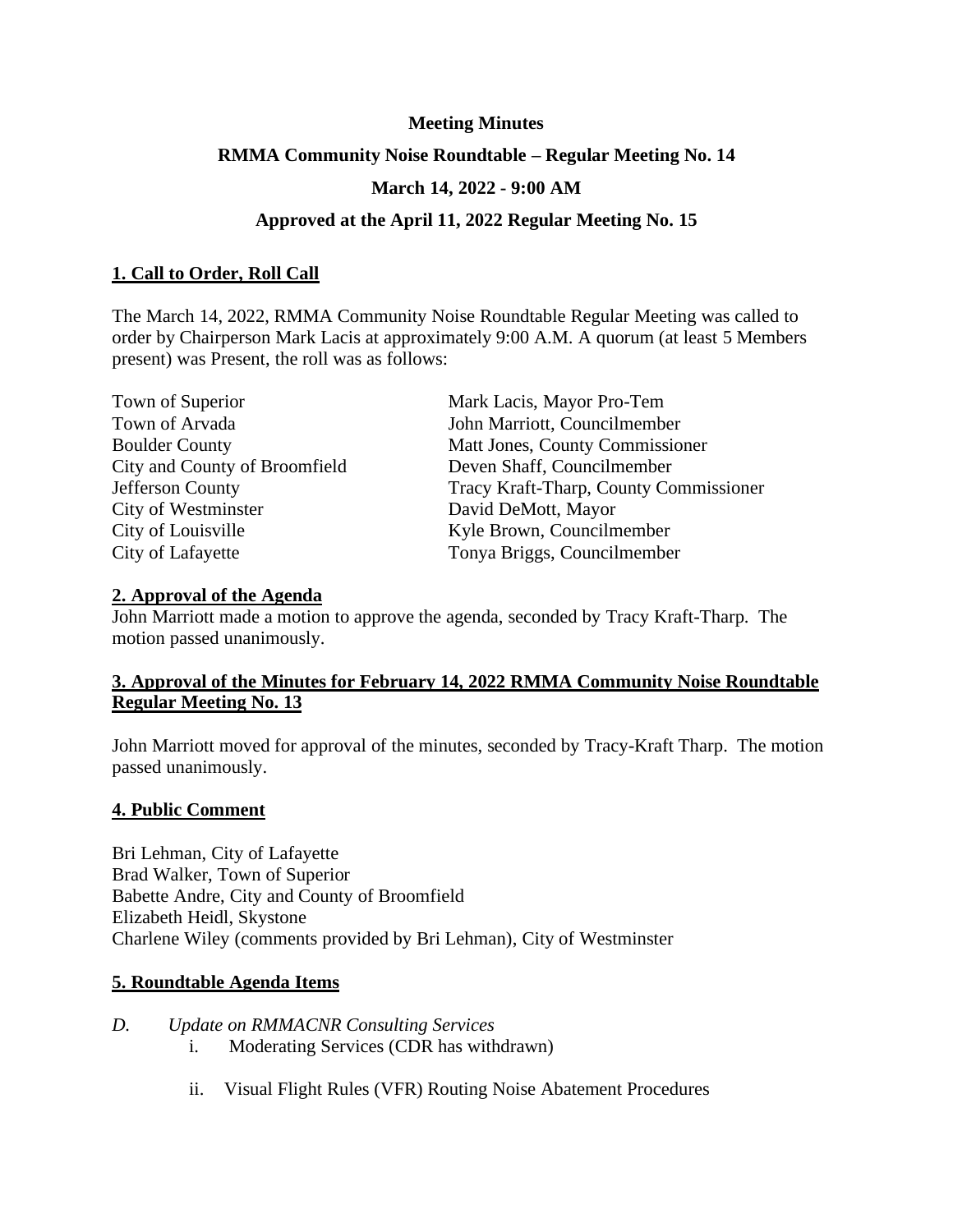Matt Jones expressed concerns over hiring HMMH due to a potential conflict of interest. Boulder County's request is that the RMMACNR reissue the RFP, with a requirement to disclose potential conflicts of interest, as well as a revised scope of work that incorporates a requirement to consider the equitable distribution of flights among communities. Matt Jones found it concerning that the HMMH consultant did not disclose that they were a potential expert witness for Jefferson County as part of a lawsuit with the Rock Creek Homeowners Association.

Ben Miller, RMMA Senior Planner, responded that through his research, three qualified firms were recommended for this type of work. When HMMH responded, he was unaware that HMMH was placed on a witness list as part of the Jeffco lawsuit. Kyle Brown also expressed concerns about the potential or perceived conflict of interest.

Mark Lacis responded that he was less concerned about using a expert witness that may have represented Jefferson County, as it was common in the legal profession for expert witnesses to serve many sides. However, it may be worth confirming with HMMH that they can serve the RMMACNR in an unbiased capacity. The other potential firm, ABCx2 could also be perceived to have a bias based on their previous work with the Town of Superior and City of Louisville. His main goal was to not have the RMMACNR get bogged down in the selection process when there is likely a limited selection of firms in the country.

Matt Jones clarified that Boulder County was good with paying for the facilitation costs but will make a decision on participating towards the aviation consulting costs based on the actions of the RMMACNR towards reissuing the RFP.

Mark Lacis asked for clarification on the type of testimony HMMH was retained to provide in the lawsuit for Jefferson County. Airport staff clarified the topic of the lawsuit, which involved specific conditions of an avigation easement. The court found that one of the conditions was violated in that the noise levels identified in the referenced easements had been exceeded for some portions of the easement.

Kyle Brown also expressed concerns about justifying the hiring of HMMH to his constituents. John Marriott stated that the potential task of HMMH was independent of any previous work of HMMH. He also expressed concerns about reissuing an RFP with a premise on an equitable distribution of flights due to that predicating the results. Tracy Kraft-Tharp mentioned that the community has been expecting this roundtable to move forward towards results. However, she would like to withdraw her previous motion due to the concerns of Boulder County and suggested that the RMMACNR refocus on the work plan.

Kyle Brown expressed concerns over a double-standard in that some members had issues over a potential bias with ABCx2, but other members concerns over a bias with HMMH are being minimized. David DeMott asked for clarification on the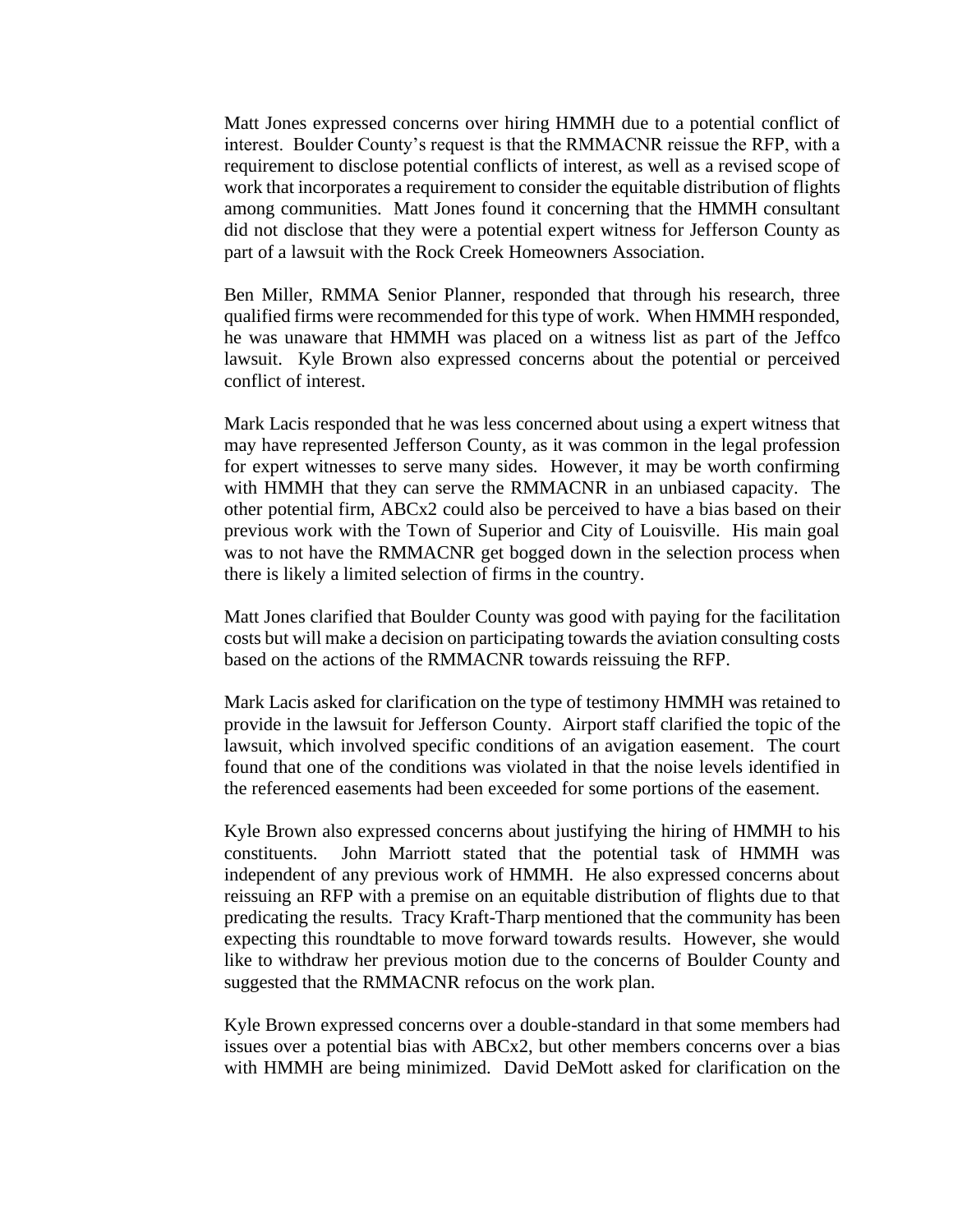expectations for the consultant, given reissuing the RFP would create even further delays.

Mark Lacis noted that the roundtable needs the funding for substantive expertise in order to advance desired work products. The ask from last meeting was to increase member dues from \$3,600 per member to \$11,410 per member in order to pay for \$66,280 in HMMH and \$25,000 for facilitation services. CDR Associates has since notified the roundtable that they would not be able to provide facilitation services.

Jefferson County, the City of Lafayette, City of Westminster, Town of Arvada, and City of Louisville have or is about to approve the dues increase. The City and County of Broomfield and Boulder County have not yet approved the increase.

John Marriott suggested that since the roundtable does not have unanimous participation in the process and funding, he would agree with Tracy Kraft-Tharp to table her motion and continue to develop the work plan.

Matt Jones said that Boulder County would be willing to participate if the RMMACNR honored their request to reissue the RFP with the previously referenced conditions. John Marriott made a motion to table the VFR Routing Noise Abatement Procedures study until a further date. Tracy Kraft-Tharp seconded the motion and suggested that after a review of the work plan, this study could be initiated at a later date.

Kyle Brown suggested that the further the roundtable delays, the further this process benefits the airport. He has concerns over the conflict of interest with HMMH. Paul Anslow clarified that the recommendation of the firms presented was a result of advice from the FAA, and that the airport does not make additional revenue due to a delay in this process.

Tracy Kraft-Tharp mentioned that at her request, Paul Anslow reviewed the recommendations of the Superior/Louisville noise study and identified this study as one that might have potential results for the communities. Kyle Brown is fighting a perception in his community that the roundtable process is a sham.

Mark Lacis urged that the roundtable vote no on the motion as he wants the roundtable to move forward, and in addition, the airport is willing to work with the roundtable on this study. He requested that Ben Miller ask HMMH and ABCx2 to rebid the study, and have the roundtable be comfortable selecting a firm at the next meeting.

A vote was called on the motion from John Marriott. The Town of Arvada, City and County of Broomfield, and Jefferson County voted for the motion. The City of Louisville, Town of Superior, Boulder County, City of Westminster and City of Lafayette voted against the motion. The motion failed.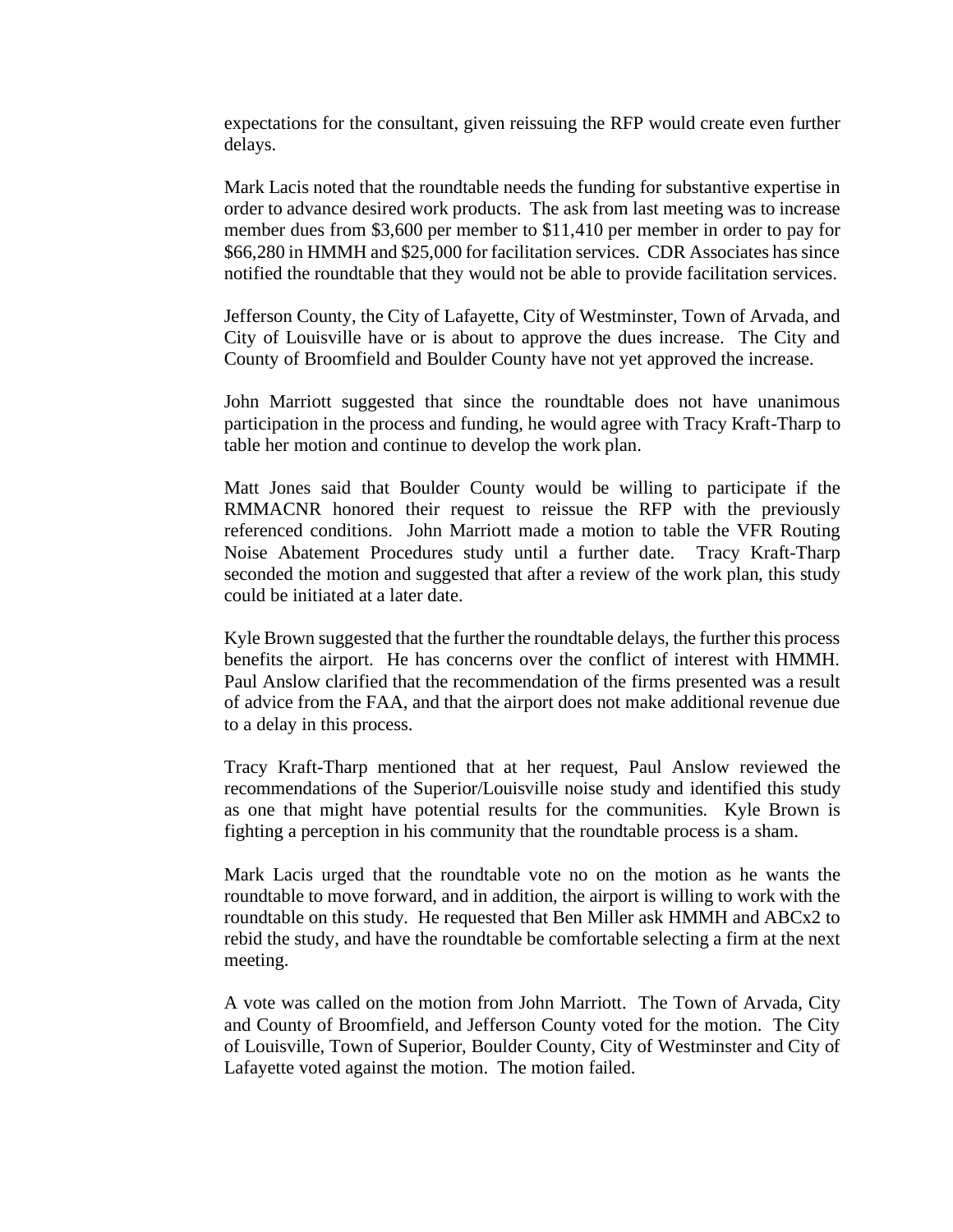Airport director Paul Anslow said that the airport would not support a revised scope of work requiring the equitable distribution of flights among communities. This would pre-dispose the results of the study in an unrealistic manner.

Tracy Kraft-Tharp inquired as to the process going forward. Mark Lacis proposed that the Chair/Vice-Chair of the roundtable work with airport staff to rebid the process and bring back consultants to the April meeting for interview and selection. Tracy Kraft-Tharp suggested that we would essentially end up in the same place and wanted clarity before airport staff go through the process again.

Mark Lacis acknowledged that the RMMACNR may not be achieve unanimity in this process, and also acknowledged that the Boulder County request for the revised scope would predispose the study. David DeMott asked how he would insure accountability for the communities that already have approved funding. His community approved funding based on the specific RFP, and revised language may need to be reapproved by the City of Westminster. Matt Jones mentioned that his primary concern was the potential conflict of interest with HMMH.

Ben Miller provided his input that the RMMACNR, in hindsight, has been underfunded and could have made good use of an on-call aviation consultant from the beginning of the roundtable. As a result, much of the expertise has been asked from airport staff, which will inevitably be viewed with bias.

Mark Lacis proposed that the general funding increase request be viewed separate from the specific scope of work. When the roundtable determines the amount of funding available, members can then determine the best path forward towards hiring a consultant (or refund member dues if no study is initiated).

John Marriott expressed concerns that Boulder County is attempting to leverage their position on funding towards equitable distribution of flights. If the purpose is ultimately to direct 50 percent of traffic north and south, with five members of the roundtable north of the airport, the Town of Arvada is not ok with that.

Matt Jones clarified that his requested language included "equitable distribution of flights so that no one area have a disproportionate number of flights and corresponding noise." He wants equitable distribution of flights to be on par with safety. John Marriott said that this language did not address his concerns. Kyle Brown suggested that this language may be appropriate, especially if it's not typically a consideration in aviation studies.

Mark Lacis again suggested rebidding the RFP for VFR Routing Noise Abatement Procedures. John Marriott supported this if the rebid was based on the original scope of work, but that certainty of funding was even more important. Kyle Brown was not as concerned with the actual language of the scope of work but wanted to be sure that the distribution of flights was addressed in the process as seriously as any other concern.